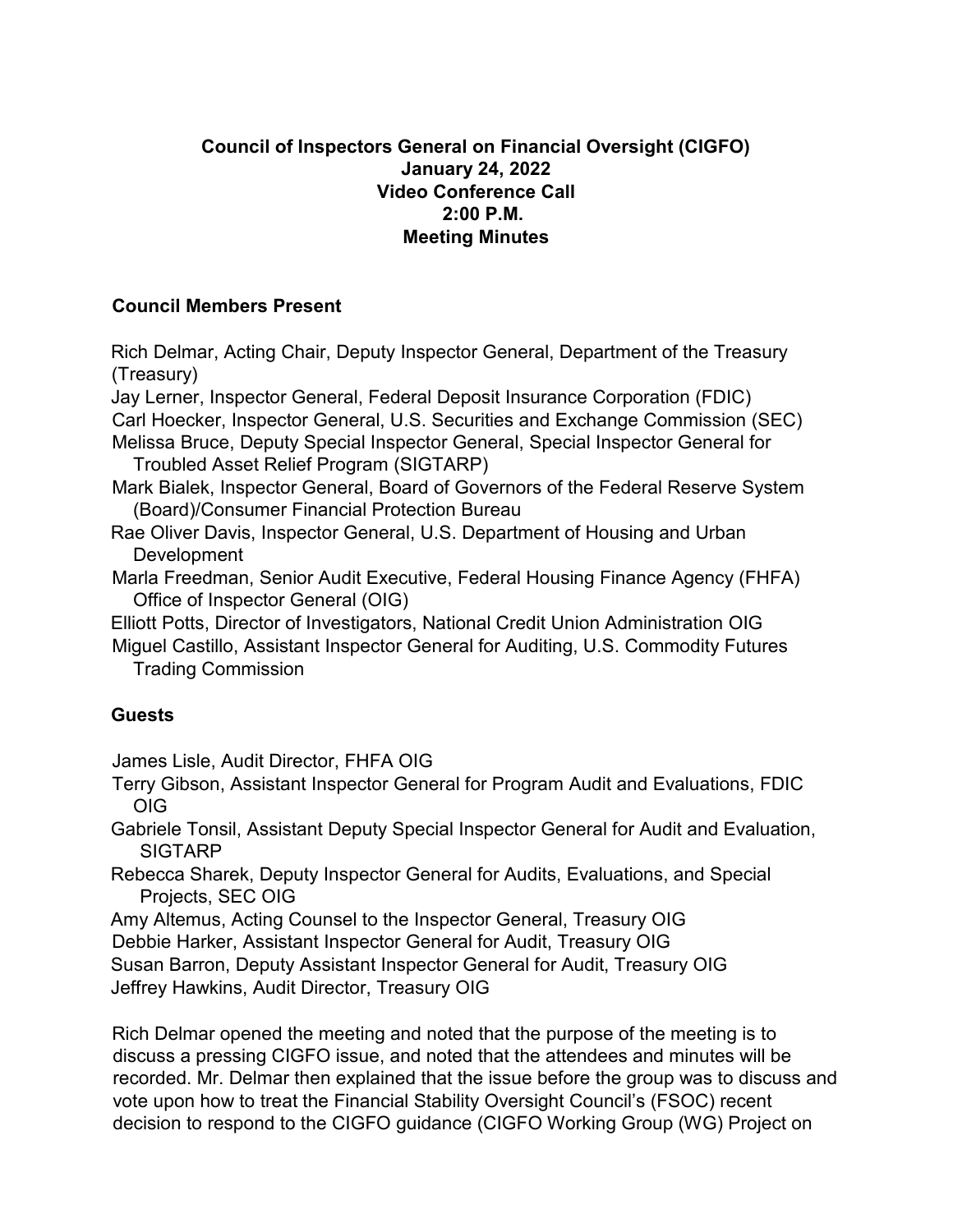## *Forward Looking Guidance for Crisis Readiness for the Financial Stability Oversight Council (FSOC))*.

Jay Lerner asked if this conversation should be held in an executive session so that members could freely discuss the issues. Mr. Delmar stated that the meeting should involve those who participated in the working group so that they can provide input and knowledge as needed. Rae Oliver Davis stated she would be okay with going into a closed session. Mark Bialek asked what is the concern or sensitivity that would necessitate a closed session. Mr. Lerner responded that how CIGFO operates should be similar to how the Council of the Inspectors General on Integrity and Efficiency (CIGIE) operates. The suggestion was made to have the discussion in an open setting and the vote to be closed. The meeting proceeded in open session.

Mr. Delmar then proceeded to explain that by adopting the Treasury audit resolution process, FSOC's initial response is not necessarily the last response. It is a response to a draft; and therefore, the response is pre-decisional. He further explained how Treasury Directive (TD) 40-03 is a useful tool to get everyone's views on the table and have a robust discussion. Therefore, the FSOC Executive Director's (former) response was not necessarily the final response. The elevation using the TD and resulting Treasury Deputy Secretary letter is responsive to the concerns raised and will be restated by the new FSOC Executive Director in another letter. Mr. Delmar stated that this is the first time CIGFO has confronted this issue (a non-concurrence). He also stated that now that we (CIGFO) have a revised management response, we should take it, move on, and maintain a positive working relationship with FSOC and Treasury.

Mr. Lerner stated that this is premature without seeing the final management response, and questioned whether it is an independence issue if they are waiting for us to make a decision before determining what their final response is. Mr. Lerner stated that there was a time and place for an informal process, but this is not that time. He also commented that FSOC's initial response is an official letter that represents the entire views of FSOC and the rest of the Council. Mr. Lerner asked if the Deputy Secretary is the FSOC-Chair designee. He also stated that if we put out a report without the July letter, then we are not showing the policy changes and FSOC members' changing position with the change in administration. It is important to acknowledge the July 2021 initial response letter, the Deputy Secretary's letter, and the possible third letter. Mr. Lerner explained that in a CIGIE survey, two-thirds of CIGIE OIGs use this process to be transparent. Mr. Lerner explained that people know about the letters and would not want this to get out to the Hill, and that they should all be a part of the record and transparent to stakeholders such as the public and congress.

Mr. Bialek asked if we are in the audit resolution process now.

Mr. Delmar stated we do not have a final report yet. The current leadership of FSOC just wants clarity on what our report will say so they can judge the correct language to use in the final management letter.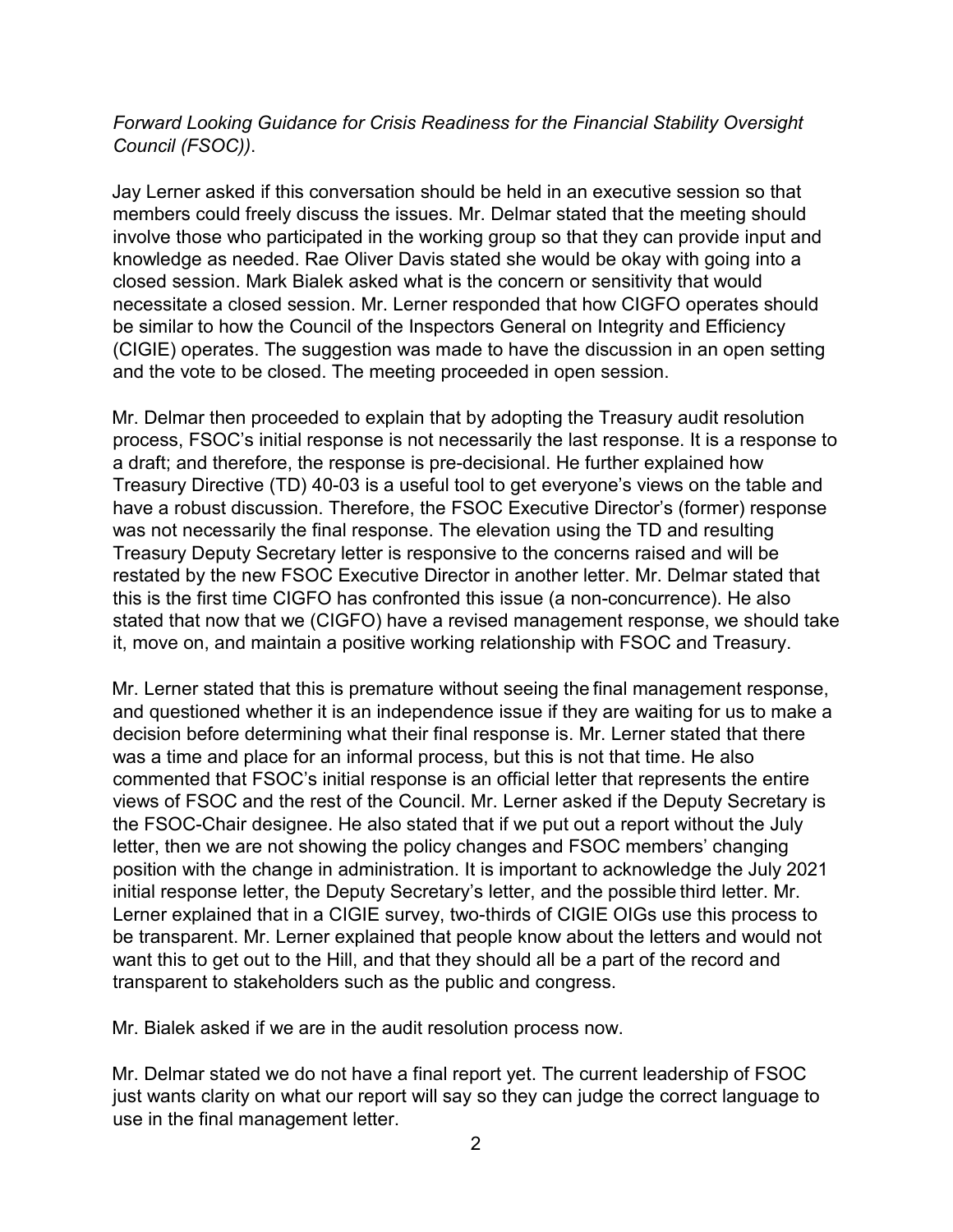Mr. Lerner stated we could not say that until we see the final letter.

Amy Altemus clarified that the Secretary of the Treasury, as the Chair of FSOC, has designated the Under Secretary of Domestic Finance (USDF) as the designee for FSOC. The changes in the final management response will adopt the Deputy Secretary's position, which we know. Management has told Treasury OIG that it will not be a change in position. The USDF has the authority to respond for FSOC. The TD process was used to clarify a misunderstanding.

Mr. Lerner stated his understanding is that we sent our letter to the Deputy Secretary as the head of FSOC.

Mr. Delmar stated that the revised responses are a win for CIGFO in that CIGFO clarified our position and FSOC has understood and accepted our guidance.

Deborah Harker added that we used the Treasury process to elevate the matter to the Deputy Secretary, knowing that he would elevate the issue to the Chair of FSOC, Secretary Yellen, ensuring that FSOC was aware of the misunderstanding.

Carl Hoecker asked if this was in a dispute resolution process.

Ms. Harker responded, yes. This is the resolution process that we use at Treasury OIG.

Mr. Hoecker asked if this was a Treasury OIG product, how it would be presented in the report.

Ms. Harker responded that we would have all of the information and communications in the work paper file, but not in the report. She stated that this was a misunderstanding about legal responsibilities and authorities. The initial discussions with FSOC and the working group did not have any senior officials involved. Once the matter was elevated and discussed with senior officials at Treasury, they now understand the legal authorities and now agree with our position.

Mr. Hoecker stated that we need to move on. There was a process followed, it worked, and thinks we should move on, especially being that we have other projects in process.

Terry Gibson stated that in their (FDIC OIG) opinion, the initial response from FSOC was final. FDIC OIG does not go through the audit resolution process until after the report is issued. She suggested that going forward, CIGFO needs to figure out a process.

Mr. Delmar agreed CIGFO needs its own audit resolution process and said we should discuss the process and any needed changes to the charter going forward along with any other views or items for discussion.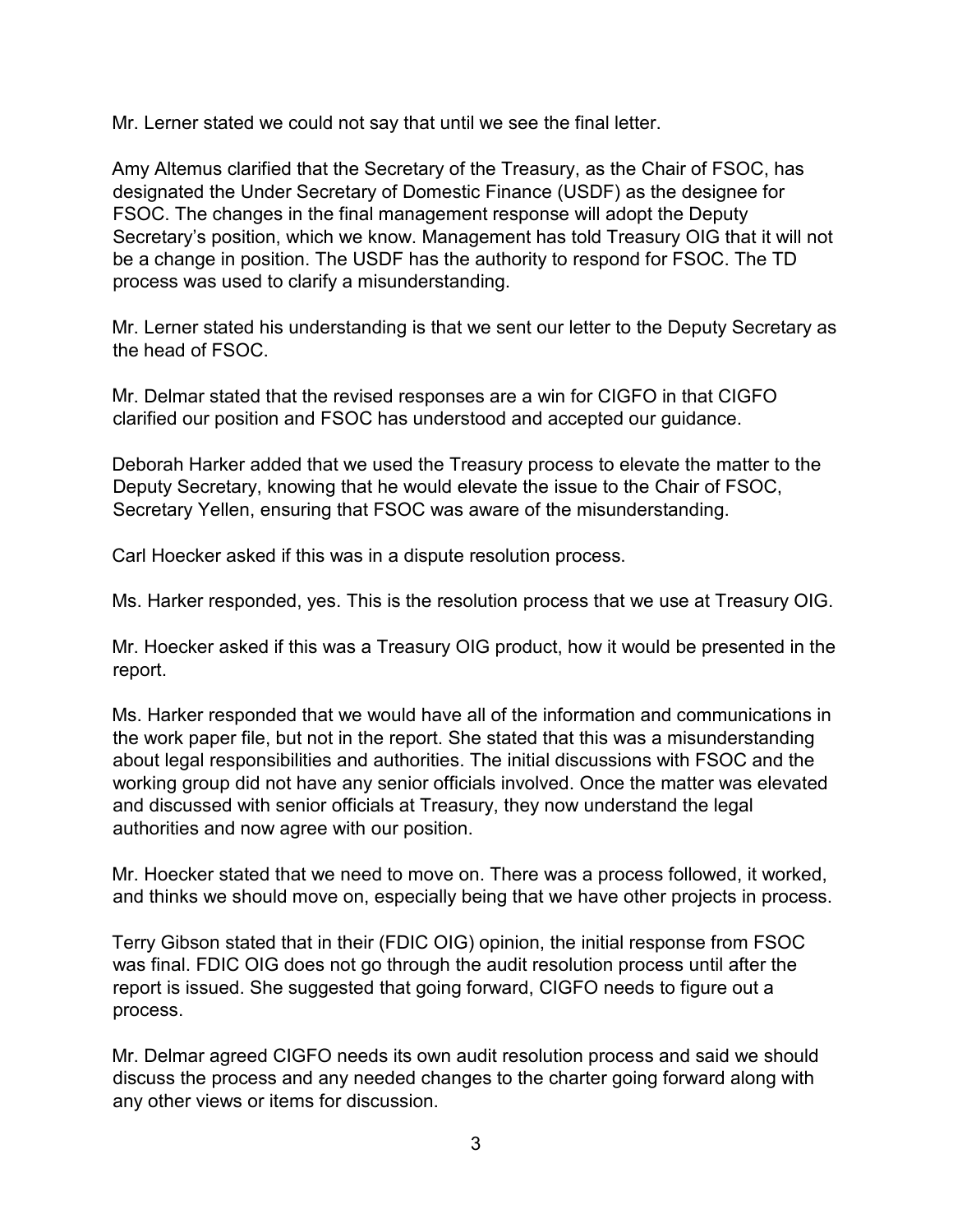Mr. Lerner stated that he doesn't know how we can keep this information out of the final report.

Marla Freedman pointed out that the report is in draft. Different OIGs handle audit resolution differently.

Mr. Lerner brought up that the CIGIE survey indicated that the majority of OIGs start the resolution process after the report is issued and clarified that is about approximately two-thirds of OIGs.

Ms. Harker reminded the group that this was not a policy disagreement with FSOC, but a legal authority disagreement. She further explained how we needed to be sure and work through the legal authority question with FSOC. It would look bad for CIGFO if we issued a report that made recommendations based on legal authorities that FSOC did not have. FSOC is not its own agency and are used to working under Treasury procedures and directives, so using the Treasury process made sense at the time.

Mr. Delmar reiterated that the process was used to ensure all understood and agreed to the premise and recommendations which they now do.

Mr. Bialek mentioned that if the concern is that this becomes known, all of the relevant documents and discussions will be in the work papers. If the concern is about sensitivity and our discussion, then we include a summary of this meeting and record of the vote in the files.

Mr. Delmar mentioned that the minutes will be posted.

Ms. Davis discussed preserving the relationship. She also acknowledged that not all offices are using the same process, if so, we should err on the side of transparency and mention this in the report.

Ms. Freedman suggested that another alternative is to include a footnote in the report to explain that the management response was revised and refer the resolution process at a high level, but not include all the facts of each letter.

Ms. Altemus provided the following suggested wording to be included a footnote: "During this audit CIGFO and FSOC engaged in audit resolution procedures consistent with TD 40-03."

Mr. Lerner stated we need some acknowledgement of the facts that transpired. The important thing is transparency.

The group outlined three options

• The final report is limited to FSOC's final response and they accept the recommendations and concur;